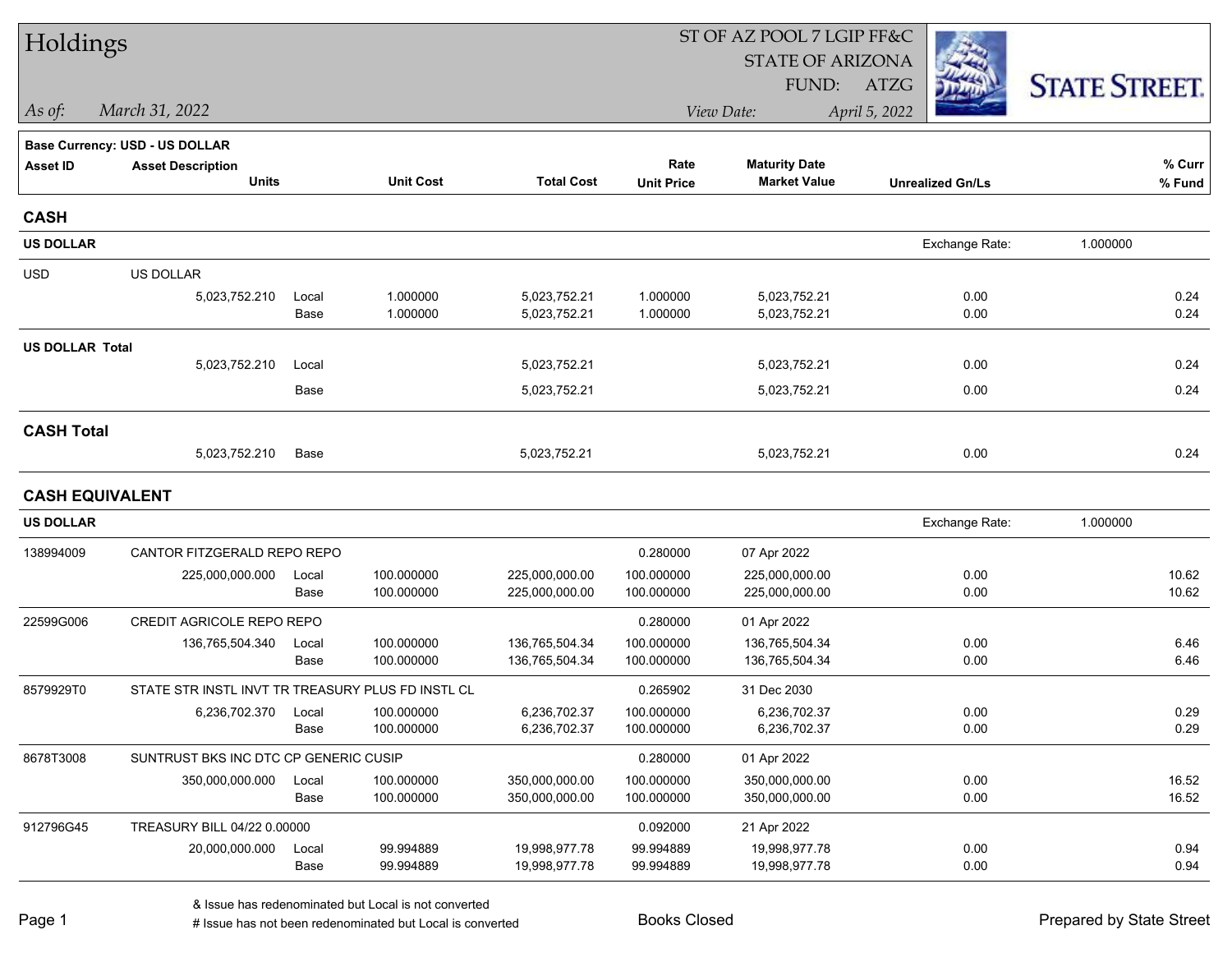| Holdings        |                                                                   |       |                  |                   |                   | ST OF AZ POOL 7 LGIP FF&C |                         |                      |
|-----------------|-------------------------------------------------------------------|-------|------------------|-------------------|-------------------|---------------------------|-------------------------|----------------------|
|                 |                                                                   |       |                  |                   |                   | <b>STATE OF ARIZONA</b>   |                         |                      |
|                 |                                                                   |       |                  |                   |                   | FUND:                     | ATZG                    | <b>STATE STREET.</b> |
| $\vert$ As of:  | March 31, 2022                                                    |       |                  |                   |                   | View Date:                | April 5, 2022           |                      |
|                 |                                                                   |       |                  |                   |                   |                           |                         |                      |
| <b>Asset ID</b> | <b>Base Currency: USD - US DOLLAR</b><br><b>Asset Description</b> |       |                  |                   | Rate              | <b>Maturity Date</b>      |                         | % Curr               |
|                 | <b>Units</b>                                                      |       | <b>Unit Cost</b> | <b>Total Cost</b> | <b>Unit Price</b> | <b>Market Value</b>       | <b>Unrealized Gn/Ls</b> | % Fund               |
| 912796J42       | TREASURY BILL 06/22 0.00000                                       |       |                  |                   | 0.067500          | 16 Jun 2022               |                         |                      |
|                 | 10,000,000.000                                                    | Local | 99.985750        | 9,998,575.00      | 99.985750         | 9,998,575.00              | 0.00                    | 0.47                 |
|                 |                                                                   | Base  | 99.985750        | 9,998,575.00      | 99.985750         | 9,998,575.00              | 0.00                    | 0.47                 |
| 912796K57       | TREASURY BILL 07/22 0.00000                                       |       |                  |                   | 0.072500          | 14 Jul 2022               |                         |                      |
|                 | 10,000,000.000                                                    | Local | 99.979056        | 9,997,905.55      | 99.979056         | 9,997,905.55              | 0.00                    | 0.47                 |
|                 |                                                                   | Base  | 99.979056        | 9,997,905.55      | 99.979056         | 9,997,905.55              | 0.00                    | 0.47                 |
| 912796L64       | TREASURY BILL 08/22 0.00000                                       |       |                  |                   | 0.107500          | 11 Aug 2022               |                         |                      |
|                 | 20,000,000.000                                                    | Local | 99.966083        | 19,993,216.66     | 99.966083         | 19,993,216.66             | 0.00                    | 0.94                 |
|                 |                                                                   | Base  | 99.966083        | 19,993,216.66     | 99.966083         | 19,993,216.66             | 0.00                    | 0.94                 |
| 912796M71       | TREASURY BILL 09/22 0.00000                                       |       |                  |                   | 0.090000          | 08 Sep 2022               |                         |                      |
|                 | 20,000,000.000                                                    | Local | 99.963778        | 19,992,755.55     | 99.963778         | 19,992,755.55             | 0.00                    | 0.94                 |
|                 |                                                                   | Base  | 99.963778        | 19,992,755.55     | 99.963778         | 19,992,755.55             | 0.00                    | 0.94                 |
| 912796P37       | TREASURY BILL 04/22 0.00000                                       |       |                  |                   | 0.087500          | 28 Apr 2022               |                         |                      |
|                 | 20,000,000.000                                                    | Local | 99.993438        | 19,998,687.50     | 99.993438         | 19,998,687.50             | 0.00                    | 0.94                 |
|                 |                                                                   | Base  | 99.993438        | 19,998,687.50     | 99.993438         | 19,998,687.50             | 0.00                    | 0.94                 |
| 912796Q28       | TREASURY BILL 05/22 0.00000                                       |       |                  |                   | 0.060000          | 12 May 2022               |                         |                      |
|                 | 10,000,000.000                                                    | Local | 99.993167        | 9,999,316.67      | 99.993167         | 9,999,316.67              | 0.00                    | 0.47                 |
|                 |                                                                   | Base  | 99.993167        | 9,999,316.67      | 99.993167         | 9,999,316.67              | 0.00                    | 0.47                 |
| 912796U80       | TREASURY BILL 05/22 0.00000                                       |       |                  |                   | 0.302000          | 10 May 2022               |                         |                      |
|                 | 20,000,000.000                                                    | Local | 99.967283        | 19,993,456.66     | 99.967283         | 19,993,456.66             | 0.00                    | 0.94                 |
|                 |                                                                   | Base  | 99.967283        | 19,993,456.66     | 99.967283         | 19,993,456.66             | 0.00                    | 0.94                 |
| 921FRK000       | BMO TRIPARTY MTGE CLAS/ISIT/RTRP MATU//20121224                   |       |                  |                   | 0.300000          | 28 Apr 2022               |                         |                      |
|                 | 150,000,000.000                                                   | Local | 100.000000       | 150,000,000.00    | 100.000000        | 150,000,000.00            | 0.00                    | 7.08                 |
|                 |                                                                   | Base  | 100.000000       | 150,000,000.00    | 100.000000        | 150,000,000.00            | 0.00                    | 7.08                 |
| 926NKW009       | AMHERST PIERPONT 04/15 VAR                                        |       |                  |                   | 0.240000          | 08 Apr 2022               |                         |                      |
|                 | 50,000,000.000                                                    | Local | 100.000000       | 50,000,000.00     | 100.000000        | 50,000,000.00             | 0.00                    | 2.36                 |
|                 |                                                                   | Base  | 100.000000       | 50,000,000.00     | 100.000000        | 50,000,000.00             | 0.00                    | 2.36                 |
| 926NKW009       | AMHERST PIERPONT 04/15 VAR                                        |       |                  |                   | 0.240000          | 11 Apr 2022               |                         |                      |
|                 | 50,000,000.000                                                    | Local | 100.000000       | 50,000,000.00     | 100.000000        | 50,000,000.00             | 0.00                    | 2.36                 |
|                 |                                                                   | Base  | 100.000000       | 50,000,000.00     | 100.000000        | 50,000,000.00             | 0.00                    | 2.36                 |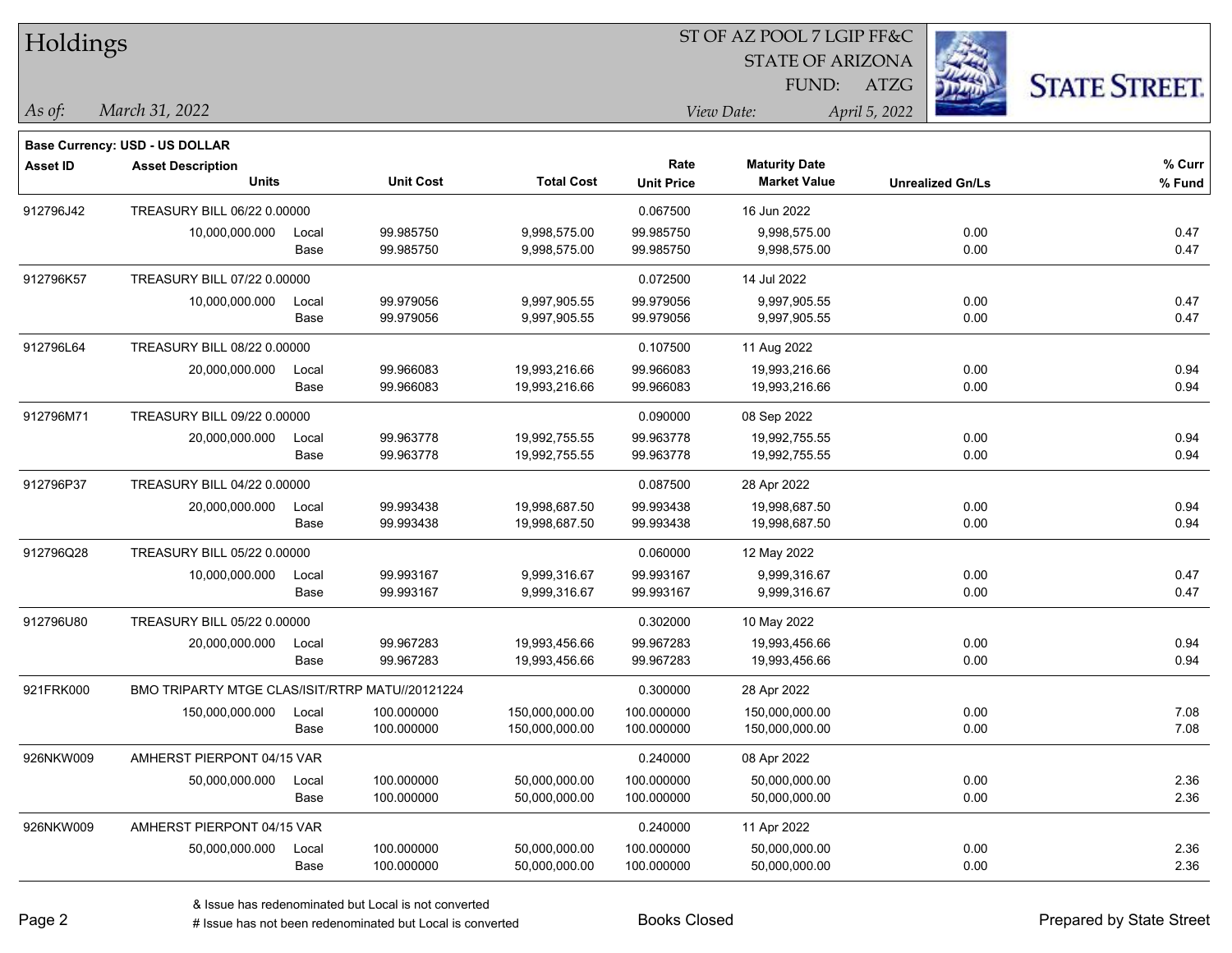| Holdings               |                                       |               |                                                           |                   |                     | ST OF AZ POOL 7 LGIP FF&C |                         |                          |  |
|------------------------|---------------------------------------|---------------|-----------------------------------------------------------|-------------------|---------------------|---------------------------|-------------------------|--------------------------|--|
|                        |                                       |               |                                                           |                   |                     | <b>STATE OF ARIZONA</b>   |                         |                          |  |
|                        |                                       |               |                                                           |                   |                     | FUND:                     | ATZG                    | <b>STATE STREET.</b>     |  |
| As of:                 | March 31, 2022                        |               |                                                           |                   |                     | View Date:                | April 5, 2022           |                          |  |
|                        | <b>Base Currency: USD - US DOLLAR</b> |               |                                                           |                   |                     |                           |                         |                          |  |
| <b>Asset ID</b>        | <b>Asset Description</b>              |               |                                                           |                   | Rate                | <b>Maturity Date</b>      |                         | % Curr                   |  |
|                        | <b>Units</b>                          |               | <b>Unit Cost</b>                                          | <b>Total Cost</b> | <b>Unit Price</b>   | <b>Market Value</b>       | <b>Unrealized Gn/Ls</b> | % Fund                   |  |
| 926NKW009              | AMHERST PIERPONT 04/15 VAR            |               |                                                           |                   | 0.270000            | 14 Apr 2022               |                         |                          |  |
|                        | 50,000,000.000                        | Local         | 100.000000                                                | 50,000,000.00     | 100.000000          | 50,000,000.00             | 0.00                    | 2.36                     |  |
|                        |                                       | Base          | 100.000000                                                | 50,000,000.00     | 100.000000          | 50,000,000.00             | 0.00                    | 2.36                     |  |
| 942PVK008              | WAM AZ 1 WAM AZR 1                    |               |                                                           |                   | 0.250000            | 14 Apr 2022               |                         |                          |  |
|                        | 5,000,000.000                         | Local         | 100.000000                                                | 5,000,000.00      | 100.000000          | 5,000,000.00              | 0.00                    | 0.24                     |  |
|                        |                                       | Base          | 100.000000                                                | 5,000,000.00      | 100.000000          | 5,000,000.00              | 0.00                    | 0.24                     |  |
| 942PVKII0              | WAM AZ 2 WAM AZR 2                    |               |                                                           |                   | 0.250000            | 21 Apr 2022               |                         |                          |  |
|                        | 5,000,000.000                         | Local         | 100.000000                                                | 5,000,000.00      | 100.000000          | 5,000,000.00              | 0.00                    | 0.24                     |  |
|                        |                                       | Base          | 100.000000                                                | 5,000,000.00      | 100.000000          | 5,000,000.00              | 0.00                    | 0.24                     |  |
| 942PVL006              | WAM AZ 4 WAM AZR 4                    |               |                                                           |                   | 0.000000            | 01 Apr 2022               |                         |                          |  |
|                        | 50,078,127.050                        | Local         | 100.000000                                                | 50,078,127.05     | 100.000000          | 50,078,127.05             | 0.00                    | 2.36                     |  |
|                        |                                       | Base          | 100.000000                                                | 50,078,127.05     | 100.000000          | 50,078,127.05             | 0.00                    | 2.36                     |  |
| 942PVNII4              | WAM AZ 7 WAM AZR 7                    |               |                                                           |                   | 0.250000            | 15 Dec 2022               |                         |                          |  |
|                        | 8,000,000.000                         | Local         | 100.000000                                                | 8,000,000.00      | 100.000000          | 8,000,000.00              | 0.00                    | 0.38                     |  |
|                        |                                       | Base          | 100.000000                                                | 8,000,000.00      | 100.000000          | 8,000,000.00              | 0.00                    | 0.38                     |  |
| 95763A914              | WESTERN ALLIANCE BANCORP PP           |               |                                                           |                   | 0.250000            | 23 Jun 2022               |                         |                          |  |
|                        | 5,004,983.720                         | Local         | 100.000000                                                | 5,004,983.72      | 100.000000          | 5,004,983.72              | 0.00                    | 0.24                     |  |
|                        |                                       | Base          | 100.000000                                                | 5,004,983.72      | 100.000000          | 5,004,983.72              | 0.00                    | 0.24                     |  |
| 979RFJ001              | ALLIANCE BANK OF ARIZONA MONEY        |               |                                                           |                   | 0.050000            | 01 Apr 2022               |                         |                          |  |
|                        | 28,019.570                            | Local         | 100.000000                                                | 28,019.57         | 100.000000          | 28,019.57                 | 0.00                    | 0.00                     |  |
|                        |                                       | Base          | 100.000000                                                | 28,019.57         | 100.000000          | 28,019.57                 | 0.00                    | 0.00                     |  |
| 993YHF905              | WAM CORE PLS SSBT SEC ID IGTF2380002  |               |                                                           |                   | 0.250000            | 07 Apr 2022               |                         |                          |  |
|                        | 10,000,000.000                        | Local<br>Base | 100.000000<br>100.000000                                  | 10,000,000.00     | 100.000000          | 10,000,000.00             | 0.00<br>0.00            | 0.47<br>0.47             |  |
|                        |                                       |               |                                                           | 10,000,000.00     | 100.000000          | 10,000,000.00             |                         |                          |  |
| <b>US DOLLAR Total</b> |                                       |               |                                                           |                   |                     |                           |                         |                          |  |
|                        | 1,231,113,337.050                     | Local         |                                                           | 1,231,086,228.42  |                     | 1,231,086,228.42          | 0.00                    | 58.12                    |  |
|                        |                                       | Base          |                                                           | 1,231,086,228.42  |                     | 1,231,086,228.42          | 0.00                    | 58.12                    |  |
|                        | <b>CASH EQUIVALENT Total</b>          |               |                                                           |                   |                     |                           |                         |                          |  |
|                        | 1,231,113,337.050                     | Base          |                                                           | 1,231,086,228.42  |                     | 1,231,086,228.42          | 0.00                    | 58.12                    |  |
|                        |                                       |               | & Issue has redenominated but Local is not converted      |                   |                     |                           |                         |                          |  |
| Page 3                 |                                       |               | # Issue has not been redenominated but Local is converted |                   | <b>Books Closed</b> |                           |                         | Prepared by State Street |  |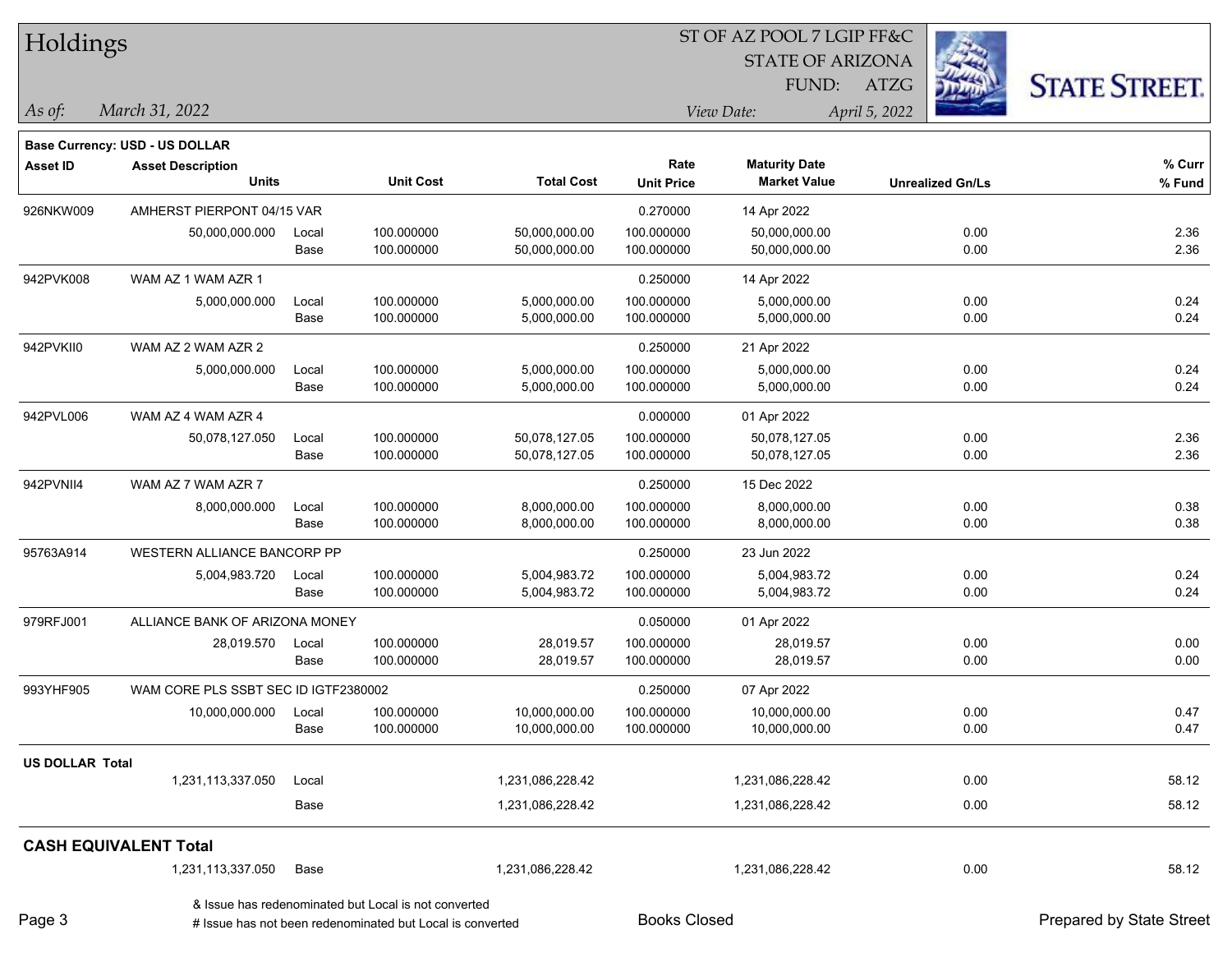| Holdings            |                                                            |             |                                                      |                   |                   | ST OF AZ POOL 7 LGIP FF&C |                         |                      |
|---------------------|------------------------------------------------------------|-------------|------------------------------------------------------|-------------------|-------------------|---------------------------|-------------------------|----------------------|
|                     |                                                            |             |                                                      |                   |                   | <b>STATE OF ARIZONA</b>   |                         |                      |
|                     |                                                            |             |                                                      |                   |                   | FUND:                     | ATZG                    | <b>STATE STREET.</b> |
| As of:              | March 31, 2022                                             |             |                                                      |                   |                   | View Date:                | April 5, 2022           |                      |
|                     |                                                            |             |                                                      |                   |                   |                           |                         |                      |
| <b>Asset ID</b>     | Base Currency: USD - US DOLLAR<br><b>Asset Description</b> |             |                                                      |                   | Rate              | <b>Maturity Date</b>      |                         | % Curr               |
|                     | <b>Units</b>                                               |             | <b>Unit Cost</b>                                     | <b>Total Cost</b> | <b>Unit Price</b> | <b>Market Value</b>       | <b>Unrealized Gn/Ls</b> | % Fund               |
| <b>FIXED INCOME</b> |                                                            |             |                                                      |                   |                   |                           |                         |                      |
| <b>US DOLLAR</b>    |                                                            |             |                                                      |                   |                   |                           | Exchange Rate:          | 1.000000             |
| 912796G45           | TREASURY BILL 04/22 0.00000                                |             |                                                      |                   |                   | 21 Apr 2022               |                         |                      |
|                     | 30,000,000.000                                             | Local       | 99.992444                                            | 29,997,733.32     | 99.992917         | 29,997,875.10             | 141.78                  | 1.42                 |
|                     |                                                            | Base        | 99.992444                                            | 29,997,733.32     | 99.992917         | 29,997,875.10             | 141.78                  | 1.42                 |
| 912796H44           | TREASURY BILL 05/22 0.00000                                |             |                                                      |                   | 0.010000          | 19 May 2022               |                         |                      |
|                     | 30,000,000.000                                             | Local       | 99.959378                                            | 29,987,813.30     | 99.967333         | 29,990,199.90             | 2,386.60                | 1.42                 |
|                     |                                                            | Base        | 99.959378                                            | 29,987,813.30     | 99.967333         | 29,990,199.90             | 2,386.60                | 1.42                 |
| 912796J42           | TREASURY BILL 06/22 0.00000                                |             |                                                      |                   | 0.010000          | 16 Jun 2022               |                         |                      |
|                     | 60,000,000.000                                             | Local       | 99.909539                                            | 59,945,723.47     | 99.912653         | 59,947,591.80             | 1,868.33                | 2.83                 |
|                     |                                                            | Base        | 99.909539                                            | 59,945,723.47     | 99.912653         | 59,947,591.80             | 1,868.33                | 2.83                 |
| 912796M89           | TREASURY BILL 10/22 0.00000                                |             |                                                      |                   | 0.010000          | 06 Oct 2022               |                         |                      |
|                     | 10,000,000.000                                             | Local       | 99.956656                                            | 9,995,665.57      | 99.462633         | 9,946,263.30              | $-49,402.27$            | 0.47                 |
|                     |                                                            | Base        | 99.956656                                            | 9,995,665.57      | 99.462633         | 9,946,263.30              | $-49,402.27$            | 0.47                 |
| 912796M97           | TREASURY BILL 03/22 0.00000                                |             |                                                      |                   |                   | 10 Mar 2022               |                         |                      |
|                     | 0.000                                                      | Local       | 0.000000                                             | $-0.07$           | 0.000000          | 0.00                      | 0.07                    | 0.00                 |
|                     |                                                            | Base        | 0.000000                                             | $-0.07$           | 0.000000          | 0.00                      | 0.07                    | 0.00                 |
| 912796N47           | TREASURY BILL 04/22 0.00000                                |             |                                                      |                   | 0.010000          | 07 Apr 2022               |                         |                      |
|                     | 80,000,000.000                                             | Local       | 99.998719                                            | 79,998,974.99     | 99.997583         | 79,998,066.40             | $-908.59$               | 3.78                 |
|                     |                                                            | Base        | 99.998719                                            | 79,998,974.99     | 99.997583         | 79,998,066.40             | $-908.59$               | 3.78                 |
| 912796N54           | TREASURY BILL 11/21 0.00000                                |             |                                                      |                   | 0.010000          | 09 Nov 2021               |                         |                      |
|                     |                                                            | 0.000 Local | 0.000000                                             | $-0.09$           | 0.000000          | 0.00                      | 0.09                    | 0.00                 |
|                     |                                                            | Base        | 0.000000                                             | $-0.09$           | 0.000000          | 0.00                      | 0.09                    | 0.00                 |
| 912796N88           | TREASURY BILL 11/21 0.00000                                |             |                                                      |                   |                   | 30 Nov 2021               |                         |                      |
|                     | 0.000                                                      | Local       | 0.000000                                             | $-0.02$           | 0.000000          | 0.00                      | 0.02                    | 0.00                 |
|                     |                                                            | Base        | 0.000000                                             | $-0.02$           | 0.000000          | 0.00                      | 0.02                    | 0.00                 |
| 912796P29           | TREASURY BILL 04/22 0.00000                                |             |                                                      |                   | 0.010000          | 14 Apr 2022               |                         |                      |
|                     | 60,000,000.000                                             | Local       | 99.995781                                            | 59,997,468.63     | 99.994042         | 59,996,425.20             | $-1,043.43$             | 2.83                 |
|                     |                                                            | Base        | 99.995781                                            | 59,997,468.63     | 99.994042         | 59,996,425.20             | $-1,043.43$             | 2.83                 |
|                     |                                                            |             | 8 leguo has rodonominated but Local is not converted |                   |                   |                           |                         |                      |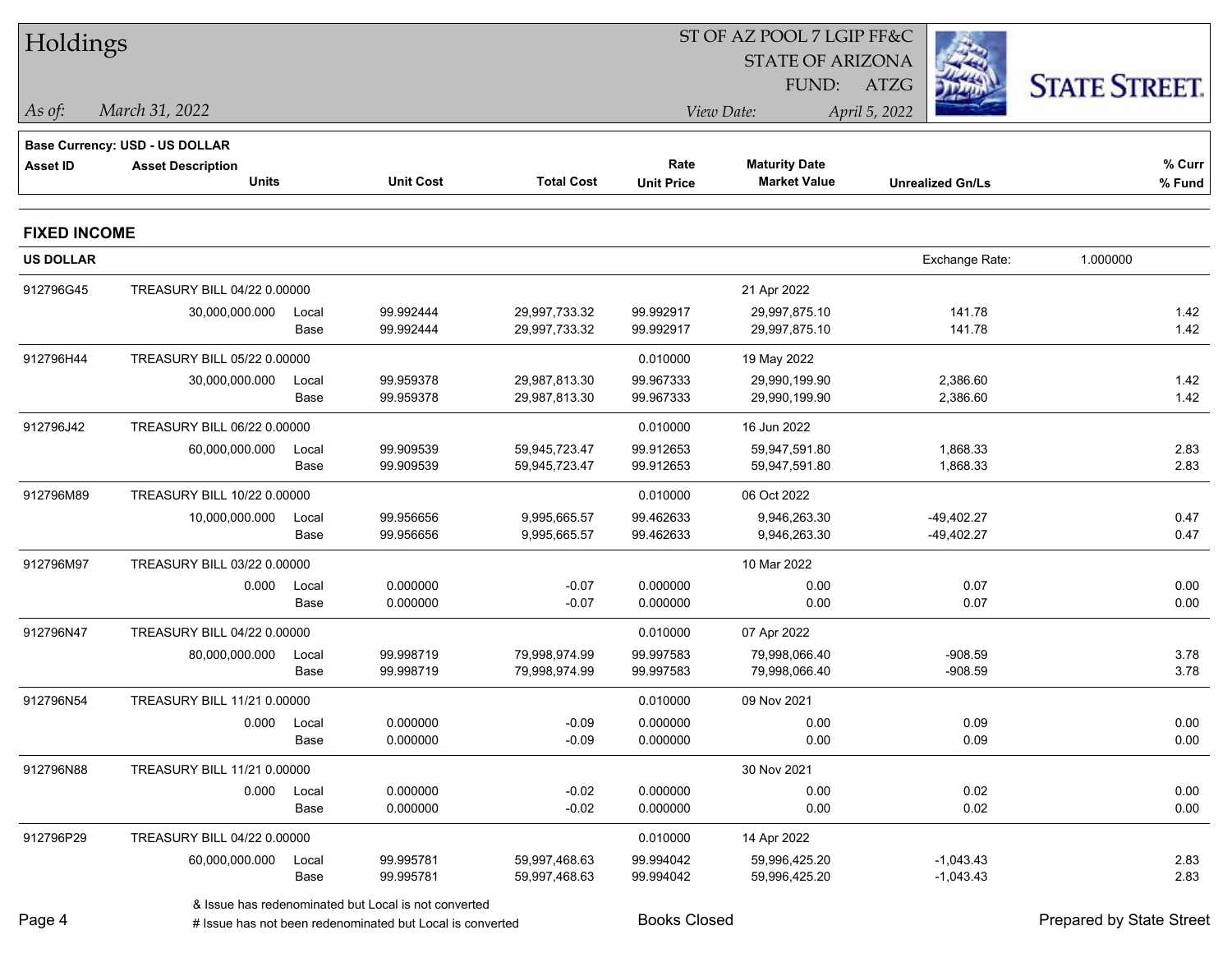Holdings

#### ST OF AZ POOL 7 LGIP FF&C

STATE OF ARIZONA

FUND: ATZG



**Base Currency: USD - US DOLLAR**

| As of: | 2022<br>$\mathbf{a}$<br>$\alpha$ ucla<br>IVIAY (<br>ור | <i>Date:</i> | ״ר∩ר |
|--------|--------------------------------------------------------|--------------|------|
|        |                                                        |              |      |

| <b>Asset ID</b> | <b>Asset Description</b><br><b>Units</b> |       | <b>Unit Cost</b> | <b>Total Cost</b> | Rate<br><b>Unit Price</b> | <b>Maturity Date</b><br><b>Market Value</b> | <b>Unrealized Gn/Ls</b> | % Curr<br>% Fund |
|-----------------|------------------------------------------|-------|------------------|-------------------|---------------------------|---------------------------------------------|-------------------------|------------------|
|                 |                                          |       |                  |                   |                           |                                             |                         |                  |
| 912796P45       | TREASURY BILL 05/22 0.00000              |       |                  |                   | 0.010000                  | 05 May 2022                                 |                         |                  |
|                 | 30,000,000.000                           | Local | 99.983290        | 29,994,986.89     | 99.978060                 | 29,993,418.00                               | $-1,568.89$             | 1.42             |
|                 |                                          | Base  | 99.983290        | 29,994,986.89     | 99.978060                 | 29,993,418.00                               | $-1,568.89$             | 1.42             |
| 912796P86       | TREASURY BILL 12/21 0.00000              |       |                  |                   | 0.010000                  | 28 Dec 2021                                 |                         |                  |
|                 | 0.000                                    | Local | 0.000000         | $-0.08$           | 0.000000                  | 0.00                                        | 0.08                    | 0.00             |
|                 |                                          | Base  | 0.000000         | $-0.08$           | 0.000000                  | 0.00                                        | 0.08                    | 0.00             |
| 912796Q28       | TREASURY BILL 05/22 0.00000              |       |                  |                   | 0.010000                  | 12 May 2022                                 |                         |                  |
|                 | 40,000,000.000                           | Local | 99.969592        | 39,987,836.70     | 99.977222                 | 39,990,888.80                               | 3,052.10                | 1.89             |
|                 |                                          | Base  | 99.969592        | 39,987,836.70     | 99.977222                 | 39,990,888.80                               | 3,052.10                | 1.89             |
| 912796Q36       | TREASURY BILL 05/22 0.00000              |       |                  |                   | 0.010000                  | 26 May 2022                                 |                         |                  |
|                 | 30,000,000.000                           | Local | 99.956815        | 29,987,044.47     | 99.949680                 | 29,984,904.00                               | $-2,140.47$             | 1.42             |
|                 |                                          | Base  | 99.956815        | 29,987,044.47     | 99.949680                 | 29,984,904.00                               | $-2,140.47$             | 1.42             |
| 912796Q44       | TREASURY BILL 06/22 0.00000              |       |                  |                   | 0.010000                  | 02 Jun 2022                                 |                         |                  |
|                 | 30,000,000.000                           | Local | 99.955509        | 29,986,652.83     | 99.943167                 | 29,982,950.10                               | $-3,702.73$             | 1.42             |
|                 |                                          | Base  | 99.955509        | 29,986,652.83     | 99.943167                 | 29,982,950.10                               | $-3,702.73$             | 1.42             |
| 912796Q51       | TREASURY BILL 01/22 0.00000              |       |                  |                   | 0.010000                  | 04 Jan 2022                                 |                         |                  |
|                 | 0.000                                    | Local | 0.000000         | $-0.04$           | 0.000000                  | 0.00                                        | 0.04                    | 0.00             |
|                 |                                          | Base  | 0.000000         | $-0.04$           | 0.000000                  | 0.00                                        | 0.04                    | 0.00             |
| 912796R35       | TREASURY BILL 06/22 0.00000              |       |                  |                   |                           | 09 Jun 2022                                 |                         |                  |
|                 | 20,000,000.000                           | Local | 99.924867        | 19,984,973.32     | 99.927550                 | 19,985,510.00                               | 536.68                  | 0.94             |
|                 |                                          | Base  | 99.924867        | 19,984,973.32     | 99.927550                 | 19,985,510.00                               | 536.68                  | 0.94             |
| 912796R43       | TREASURY BILL 06/22 0.00000              |       |                  |                   | 0.010000                  | 23 Jun 2022                                 |                         |                  |
|                 | 33,000,000.000                           | Local | 99.891897        | 32,964,326.07     | 99.891831                 | 32,964,304.23                               | $-21.84$                | 1.56             |
|                 |                                          | Base  | 99.891897        | 32,964,326.07     | 99.891831                 | 32,964,304.23                               | $-21.84$                | 1.56             |
| 912796R50       | TREASURY BILL 06/22 0.00000              |       |                  |                   | 0.010000                  | 30 Jun 2022                                 |                         |                  |
|                 | 10,000,000.000                           | Local | 99.955250        | 9,995,525.02      | 99.869290                 | 9,986,929.00                                | $-8,596.02$             | 0.47             |
|                 |                                          | Base  | 99.955250        | 9,995,525.02      | 99.869290                 | 9,986,929.00                                | $-8,596.02$             | 0.47             |
| 912796T25       | TREASURY BILL 03/22 0.00000              |       |                  |                   | 0.010000                  | 29 Mar 2022                                 |                         |                  |
|                 | 0.000                                    | Local | 0.000000         | $-0.01$           | 0.000000                  | 0.00                                        | 0.01                    | 0.00             |
|                 |                                          | Base  | 0.000000         | $-0.01$           | 0.000000                  | 0.00                                        | 0.01                    | 0.00             |
|                 |                                          |       |                  |                   |                           |                                             |                         |                  |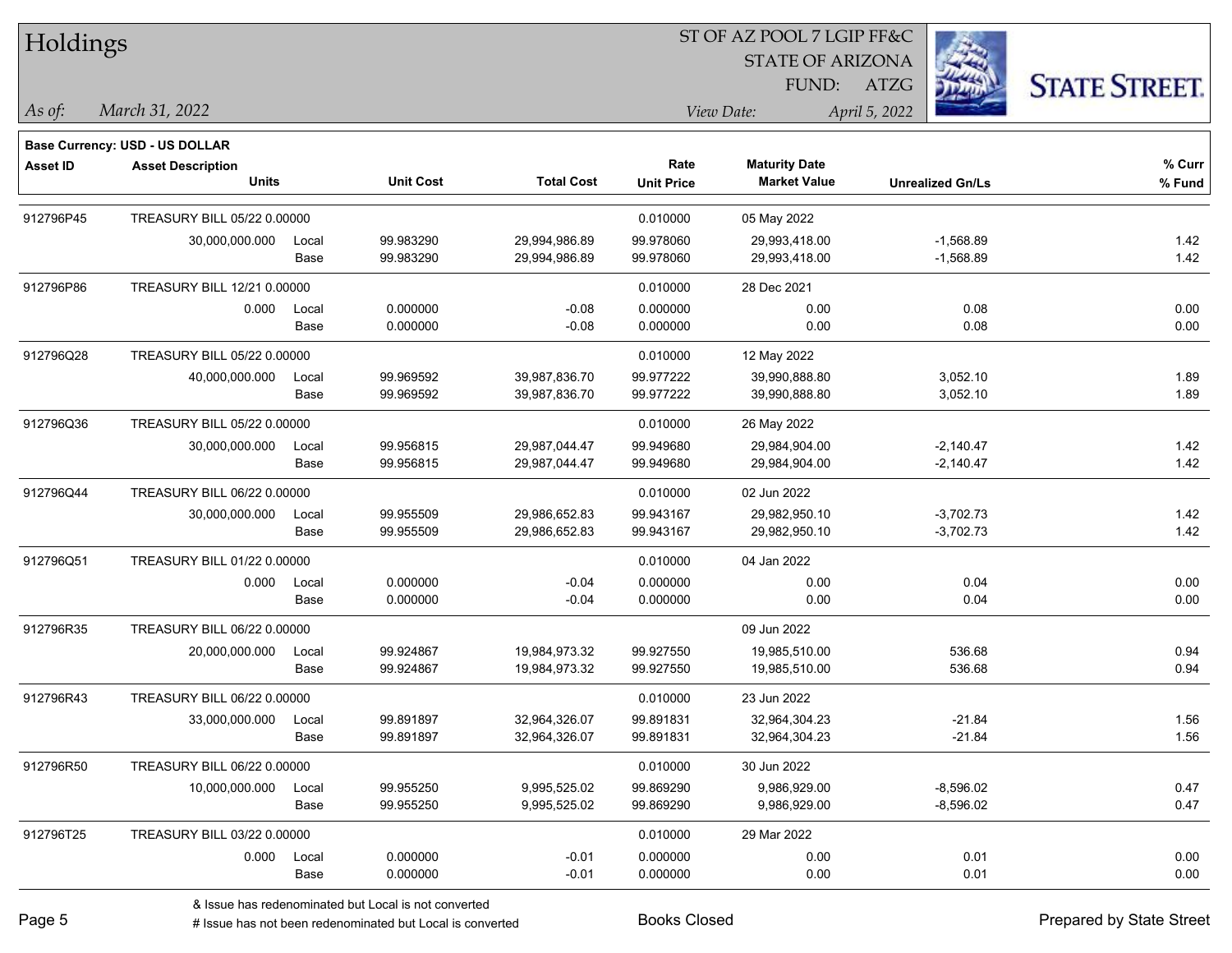| Holdings        |                                       |       |                  |                   |                   |                         |                         |                      |
|-----------------|---------------------------------------|-------|------------------|-------------------|-------------------|-------------------------|-------------------------|----------------------|
|                 |                                       |       |                  |                   |                   | <b>STATE OF ARIZONA</b> |                         |                      |
|                 |                                       |       |                  |                   |                   | FUND:                   | ATZG                    | <b>STATE STREET.</b> |
| As of:          | March 31, 2022                        |       |                  |                   |                   | View Date:              | April 5, 2022           |                      |
|                 | <b>Base Currency: USD - US DOLLAR</b> |       |                  |                   |                   |                         |                         |                      |
| <b>Asset ID</b> | <b>Asset Description</b>              |       |                  |                   | Rate              | <b>Maturity Date</b>    |                         | % Curr               |
|                 | <b>Units</b>                          |       | <b>Unit Cost</b> | <b>Total Cost</b> | <b>Unit Price</b> | <b>Market Value</b>     | <b>Unrealized Gn/Ls</b> | % Fund               |
| 912796T74       | TREASURY BILL 04/22 0.00000           |       |                  |                   | 0.010000          | 05 Apr 2022             |                         |                      |
|                 | 50,000,000.000                        | Local | 99.998885        | 49,999,442.34     | 99.998444         | 49,999,222.00           | $-220.34$               | 2.36                 |
|                 |                                       | Base  | 99.998885        | 49,999,442.34     | 99.998444         | 49,999,222.00           | $-220.34$               | 2.36                 |
| 912796T82       | TREASURY BILL 04/22 0.00000           |       |                  |                   | 0.010000          | 12 Apr 2022             |                         |                      |
|                 | 50,000,000.000                        | Local | 99.995781        | 49,997,890.45     | 99.995569         | 49,997,784.50           | $-105.95$               | 2.36                 |
|                 |                                       | Base  | 99.995781        | 49,997,890.45     | 99.995569         | 49,997,784.50           | $-105.95$               | 2.36                 |
| 912796T90       | TREASURY BILL 04/22 0.00000           |       |                  |                   |                   | 19 Apr 2022             |                         |                      |
|                 | 10,000,000.000                        | Local | 99.995900        | 9,999,590.00      | 99.993000         | 9,999,300.00            | $-290.00$               | 0.47                 |
|                 |                                       | Base  | 99.995900        | 9,999,590.00      | 99.993000         | 9,999,300.00            | $-290.00$               | 0.47                 |
| 912796U23       | TREASURY BILL 04/22 0.00000           |       |                  |                   | 0.010000          | 26 Apr 2022             |                         |                      |
|                 | 30,000,000.000                        | Local | 99.986688        | 29,996,006.29     | 99.991146         | 29,997,343.80           | 1,337.51                | 1.42                 |
|                 |                                       | Base  | 99.986688        | 29,996,006.29     | 99.991146         | 29,997,343.80           | 1,337.51                | 1.42                 |
| 912796U72       | TREASURY BILL 05/22 0.00000           |       |                  |                   |                   | 03 May 2022             |                         |                      |
|                 | 10,000,000.000                        | Local | 99.990444        | 9,999,044.44      | 99.985911         | 9,998,591.10            | $-453.34$               | 0.47                 |
|                 |                                       | Base  | 99.990444        | 9,999,044.44      | 99.985911         | 9,998,591.10            | $-453.34$               | 0.47                 |
| 912796U80       | TREASURY BILL 05/22 0.00000           |       |                  |                   |                   | 10 May 2022             |                         |                      |
|                 | 10,000,000.000                        | Local | 99.984021        | 9,998,402.08      | 99.978333         | 9,997,833.30            | $-568.78$               | 0.47                 |
|                 |                                       | Base  | 99.984021        | 9,998,402.08      | 99.978333         | 9,997,833.30            | $-568.78$               | 0.47                 |
| 912796V22       | CASH MGMT BILL 05/22 0.00000          |       |                  |                   |                   | 24 May 2022             |                         |                      |
|                 | 20,000,000.000                        | Local | 99.960986        | 19,992,197.22     | 99.956937         | 19,991,387.40           | $-809.82$               | 0.94                 |
|                 |                                       | Base  | 99.960986        | 19,992,197.22     | 99.956937         | 19,991,387.40           | $-809.82$               | 0.94                 |
| 912796V30       | TREASURY BILL 05/22 0.00000           |       |                  |                   |                   | 31 May 2022             |                         |                      |
|                 | 20,000,000.000                        | Local | 99.950833        | 19,990,166.67     | 99.942533         | 19,988,506.60           | $-1,660.07$             | 0.94                 |
|                 |                                       | Base  | 99.950833        | 19,990,166.67     | 99.942533         | 19,988,506.60           | $-1,660.07$             | 0.94                 |
| 912796V89       | CASH MGMT BILL 06/22 0.00000          |       |                  |                   |                   | 07 Jun 2022             |                         |                      |
|                 | 20,000,000.000                        | Local | 99.938118        | 19,987,623.61     | 99.934861         | 19,986,972.20           | $-651.41$               | 0.94                 |
|                 |                                       | Base  | 99.938118        | 19,987,623.61     | 99.934861         | 19,986,972.20           | $-651.41$               | 0.94                 |
| 912796V97       | CASH MGMT BILL 06/22 0.00000          |       |                  |                   |                   | 14 Jun 2022             |                         |                      |
|                 | 10,000,000.000                        | Local | 99.911611        | 9,991,161.11      | 99.917778         | 9,991,777.80            | 616.69                  | 0.47                 |
|                 |                                       | Base  | 99.911611        | 9,991,161.11      | 99.917778         | 9,991,777.80            | 616.69                  | 0.47                 |

# Issue has not been redenominated but Local is converted Books Closed Prepared by State Street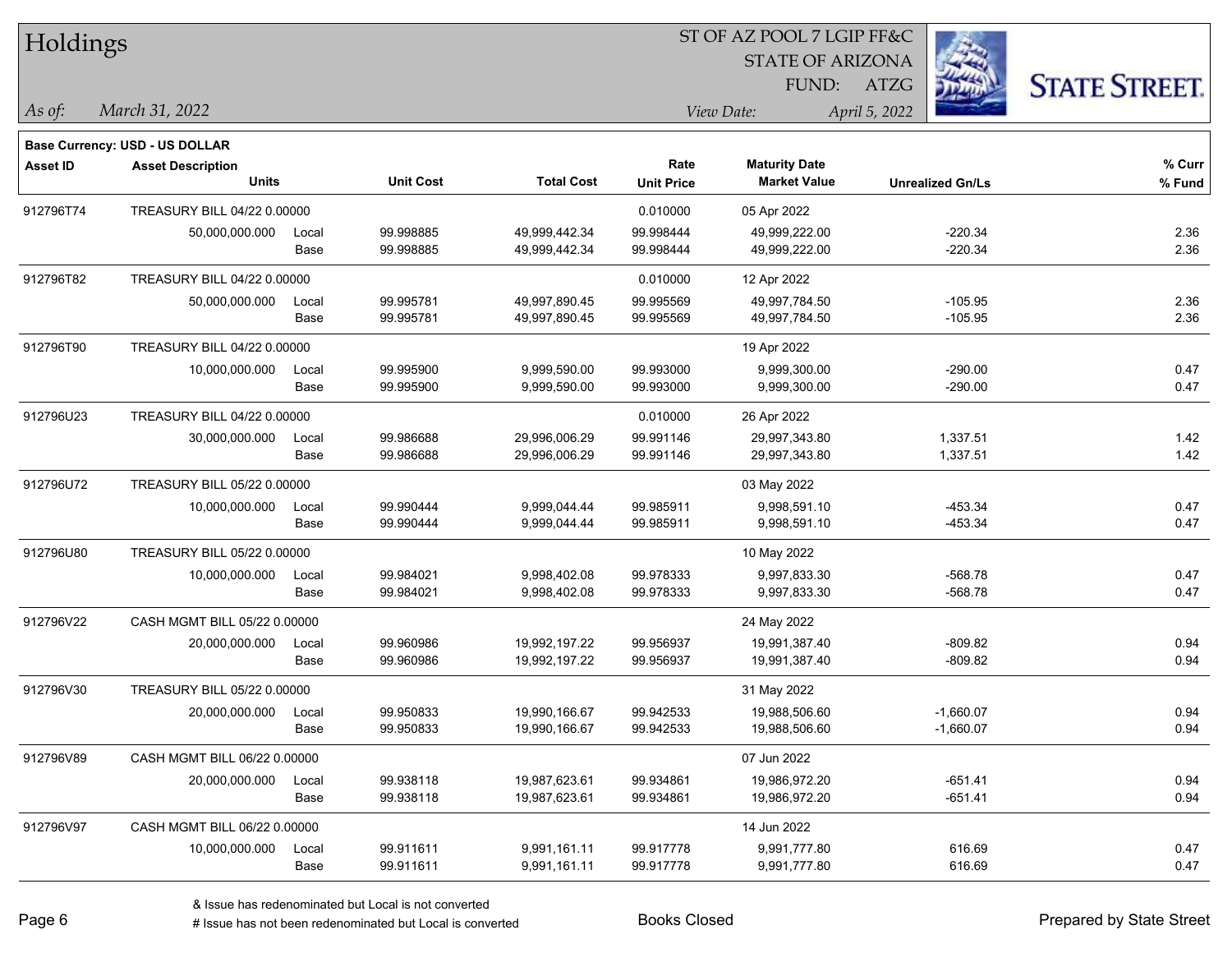| Holdings        |                                |               |                          |                                |                          | ST OF AZ POOL 7 LGIP FF&C      |                            |                      |
|-----------------|--------------------------------|---------------|--------------------------|--------------------------------|--------------------------|--------------------------------|----------------------------|----------------------|
|                 |                                |               |                          |                                |                          | <b>STATE OF ARIZONA</b>        |                            |                      |
|                 |                                |               |                          |                                |                          | FUND:                          | ATZG                       | <b>STATE STREET.</b> |
| As of:          | March 31, 2022                 |               |                          |                                |                          | View Date:                     | April 5, 2022              |                      |
|                 | Base Currency: USD - US DOLLAR |               |                          |                                |                          |                                |                            |                      |
| <b>Asset ID</b> | <b>Asset Description</b>       |               |                          |                                | Rate                     | <b>Maturity Date</b>           |                            | % Curr               |
|                 | <b>Units</b>                   |               | <b>Unit Cost</b>         | <b>Total Cost</b>              | <b>Unit Price</b>        | <b>Market Value</b>            | <b>Unrealized Gn/Ls</b>    | % Fund               |
| 912796W88       | CASH MGMT BILL 07/22 0.00000   |               |                          |                                |                          | 05 Jul 2022                    |                            |                      |
|                 | 10,000,000.000                 | Local         | 99.865417                | 9,986,541.67                   | 99.848264                | 9,984,826.40                   | $-1,715.27$                | 0.47                 |
|                 |                                | Base          | 99.865417                | 9,986,541.67                   | 99.848264                | 9,984,826.40                   | $-1,715.27$                | 0.47                 |
| 912796Y94       | CASH MGMT BILL 12/21 0.00000   |               |                          |                                |                          | 31 Dec 2021                    |                            |                      |
|                 | 0.000                          | Local         | 0.000000                 | $-0.14$                        | 0.000000                 | 0.00                           | 0.14                       | 0.00                 |
|                 |                                | Base          | 0.000000                 | $-0.14$                        | 0.000000                 | 0.00                           | 0.14                       | 0.00                 |
| 912796ZC6       | CASH MGMT BILL 11/21 0.00000   |               |                          |                                | 0.010000                 | 01 Nov 2021                    |                            |                      |
|                 | 0.000                          | Local         | 0.000000                 | $-0.18$                        | 0.000000                 | 0.00                           | 0.18                       | 0.00                 |
|                 |                                | Base          | 0.000000                 | $-0.18$                        | 0.000000                 | 0.00                           | 0.18                       | 0.00                 |
| 912828WZ9       | US TREASURY N/B 04/22 1.75     |               |                          |                                | 1.750000                 | 30 Apr 2022                    |                            |                      |
|                 | 10,000,000.000                 | Local<br>Base | 100.135262<br>100.135262 | 10,013,526.18<br>10,013,526.18 | 100.120802<br>100.120802 | 10,012,080.20<br>10,012,080.20 | $-1,445.98$<br>$-1,445.98$ | 0.47<br>0.47         |
|                 |                                |               |                          |                                |                          |                                |                            |                      |
| 912828ZR4       | US TREASURY N/B 05/22 0.125    |               |                          |                                | 0.125000                 | 31 May 2022                    |                            |                      |
|                 | 10,000,000.000                 | Local<br>Base | 100.005954<br>100.005954 | 10,000,595.41<br>10,000,595.41 | 99.956320<br>99.956320   | 9,995,632.00<br>9,995,632.00   | $-4,963.41$<br>$-4,963.41$ | 0.47<br>0.47         |
|                 | US TREASURY N/B 06/22 0.125    |               |                          |                                |                          |                                |                            |                      |
| 912828ZX1       | 20,000,000.000                 |               | 100.007972               | 20,001,594.30                  | 0.125000<br>99.890625    | 30 Jun 2022<br>19,978,125.00   | $-23,469.30$               | 0.94                 |
|                 |                                | Local<br>Base | 100.007972               | 20,001,594.30                  | 99.890625                | 19,978,125.00                  | $-23,469.30$               | 0.94                 |
| 91282CAA9       | US TREASURY FRN 07/22 VAR      |               |                          |                                | 0.660930                 | 31 Jul 2022                    |                            |                      |
|                 | 5,000,000.000                  | Local         | 99.998321                | 4,999,916.07                   | 100.057831               | 5,002,891.55                   | 2,975.48                   | 0.24                 |
|                 |                                | Base          | 99.998321                | 4,999,916.07                   | 100.057831               | 5,002,891.55                   | 2,975.48                   | 0.24                 |
| 91282CAC5       | US TREASURY N/B 07/22 0.125    |               |                          |                                | 0.125000                 | 31 Jul 2022                    |                            |                      |
|                 | 10,000,000.000                 | Local         | 100.007010               | 10,000,700.98                  | 99.781250                | 9,978,125.00                   | $-22,575.98$               | 0.47                 |
|                 |                                | Base          | 100.007010               | 10,000,700.98                  | 99.781250                | 9,978,125.00                   | $-22,575.98$               | 0.47                 |
| 91282CAG6       | US TREASURY N/B 08/22 0.125    |               |                          |                                | 0.125000                 | 31 Aug 2022                    |                            |                      |
|                 | 20,000,000.000                 | Local         | 100.007881               | 20,001,576.25                  | 99.679688                | 19,935,937.60                  | $-65,638.65$               | 0.94                 |
|                 |                                | Base          | 100.007881               | 20,001,576.25                  | 99.679688                | 19,935,937.60                  | $-65,638.65$               | 0.94                 |
| 91282CAN1       | US TREASURY N/B 09/22 0.125    |               |                          |                                | 0.125000                 | 30 Sep 2022                    |                            |                      |
|                 | 20,000,000.000                 | Local         | 100.006822               | 20,001,364.43                  | 99.554688                | 19,910,937.60                  | $-90,426.83$               | 0.94                 |
|                 |                                | Base          | 100.006822               | 20,001,364.43                  | 99.554688                | 19,910,937.60                  | -90,426.83                 | 0.94                 |

# Issue has not been redenominated but Local is converted Books Closed Prepared by State Street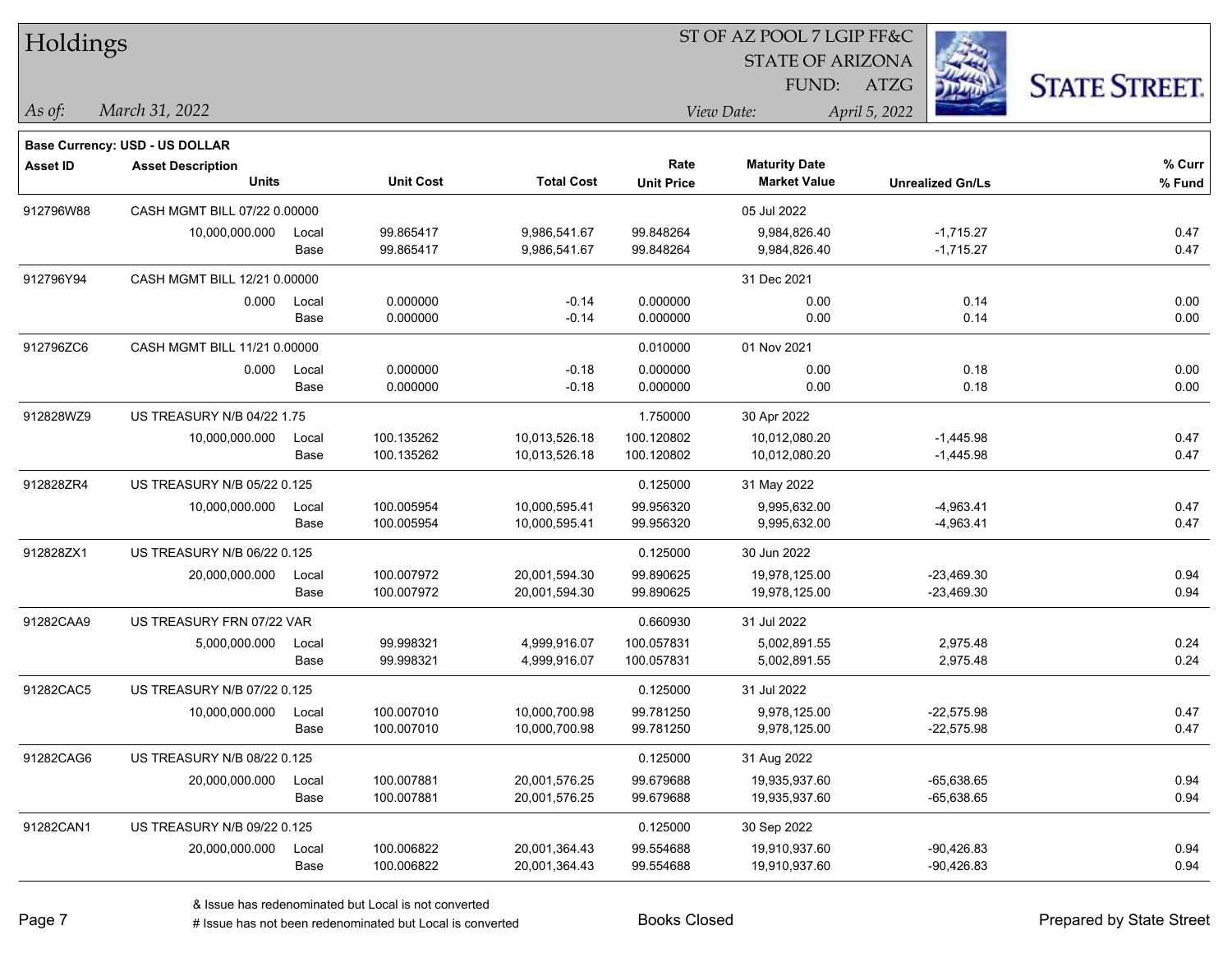| Holdings               |                                       |       |                  |                   |                   | ST OF AZ POOL 7 LGIP FF&C |                         |                      |
|------------------------|---------------------------------------|-------|------------------|-------------------|-------------------|---------------------------|-------------------------|----------------------|
|                        |                                       |       |                  |                   |                   | <b>STATE OF ARIZONA</b>   |                         |                      |
|                        |                                       |       |                  |                   |                   | FUND:                     | <b>ATZG</b>             | <b>STATE STREET.</b> |
| As of:                 | March 31, 2022                        |       |                  |                   |                   | View Date:                | April 5, 2022           |                      |
|                        | <b>Base Currency: USD - US DOLLAR</b> |       |                  |                   |                   |                           |                         |                      |
| <b>Asset ID</b>        | <b>Asset Description</b>              |       |                  |                   | Rate              | <b>Maturity Date</b>      |                         | % Curr               |
|                        | <b>Units</b>                          |       | <b>Unit Cost</b> | <b>Total Cost</b> | <b>Unit Price</b> | <b>Market Value</b>       | <b>Unrealized Gn/Ls</b> | % Fund               |
| 91282CAR2              | US TREASURY N/B 10/22 0.125           |       |                  |                   | 0.125000          | 31 Oct 2022               |                         |                      |
|                        | 20,000,000.000                        | Local | 99.986505        | 19,997,300.95     | 99.398438         | 19,879,687.60             | $-117,613.35$           | 0.94                 |
|                        |                                       | Base  | 99.986505        | 19,997,300.95     | 99.398438         | 19,879,687.60             | $-117,613.35$           | 0.94                 |
| 91282CAS0              | US TREASURY FRN 10/22 VAR             |       |                  |                   | 0.660930          | 31 Oct 2022               |                         |                      |
|                        | 5,000,000.000                         | Local | 100.000590       | 5,000,029.49      | 100.093944        | 5,004,697.20              | 4,667.71                | 0.24                 |
|                        |                                       | Base  | 100.000590       | 5,000,029.49      | 100.093944        | 5,004,697.20              | 4,667.71                | 0.24                 |
| 91282CAX9              | US TREASURY N/B 11/22 0.125           |       |                  |                   | 0.125000          | 30 Nov 2022               |                         |                      |
|                        | 20,000,000.000                        | Local | 99.991917        | 19,998,383.46     | 99.226562         | 19,845,312.40             | $-153,071.06$           | 0.94                 |
|                        |                                       | Base  | 99.991917        | 19,998,383.46     | 99.226562         | 19,845,312.40             | $-153,071.06$           | 0.94                 |
| 91282CBD2              | US TREASURY N/B 12/22 0.125           |       |                  |                   | 0.125000          | 31 Dec 2022               |                         |                      |
|                        | 25,000,000.000                        | Local | 99.977574        | 24,994,393.41     | 99.039062         | 24,759,765.50             | $-234,627.91$           | 1.17                 |
|                        |                                       | Base  | 99.977574        | 24,994,393.41     | 99.039062         | 24,759,765.50             | $-234,627.91$           | 1.17                 |
| 91282CDE8              | US TREASURY FRN 10/23 VAR             |       |                  |                   | 0.640930          | 31 Oct 2023               |                         |                      |
|                        | 10,000,000.000                        | Local | 99.926409        | 9,992,640.85      | 100.180162        | 10,018,016.20             | 25,375.35               | 0.47                 |
|                        |                                       | Base  | 99.926409        | 9,992,640.85      | 100.180162        | 10,018,016.20             | 25,375.35               | 0.47                 |
| 91282CDU2              | US TREASURY FRN 01/24 VAR             |       |                  |                   | 0.590930          | 31 Jan 2024               |                         |                      |
|                        | 5,000,000.000                         | Local | 100.016705       | 5,000,835.27      | 100.105087        | 5,005,254.35              | 4,419.08                | 0.24                 |
|                        |                                       | Base  | 100.016705       | 5,000,835.27      | 100.105087        | 5,005,254.35              | 4,419.08                | 0.24                 |
| <b>US DOLLAR Total</b> |                                       |       |                  |                   |                   |                           |                         |                      |
|                        | 883,000,000.000                       | Local |                  | 882,765,646.88    |                   | 882,025,333.13            | $-740,313.75$           | 41.64                |
|                        |                                       | Base  |                  | 882,765,646.88    |                   | 882,025,333.13            | $-740,313.75$           | 41.64                |
|                        | <b>FIXED INCOME Total</b>             |       |                  |                   |                   |                           |                         |                      |
|                        | 883,000,000.000                       | Base  |                  | 882,765,646.88    |                   | 882,025,333.13            | -740,313.75             | 41.64                |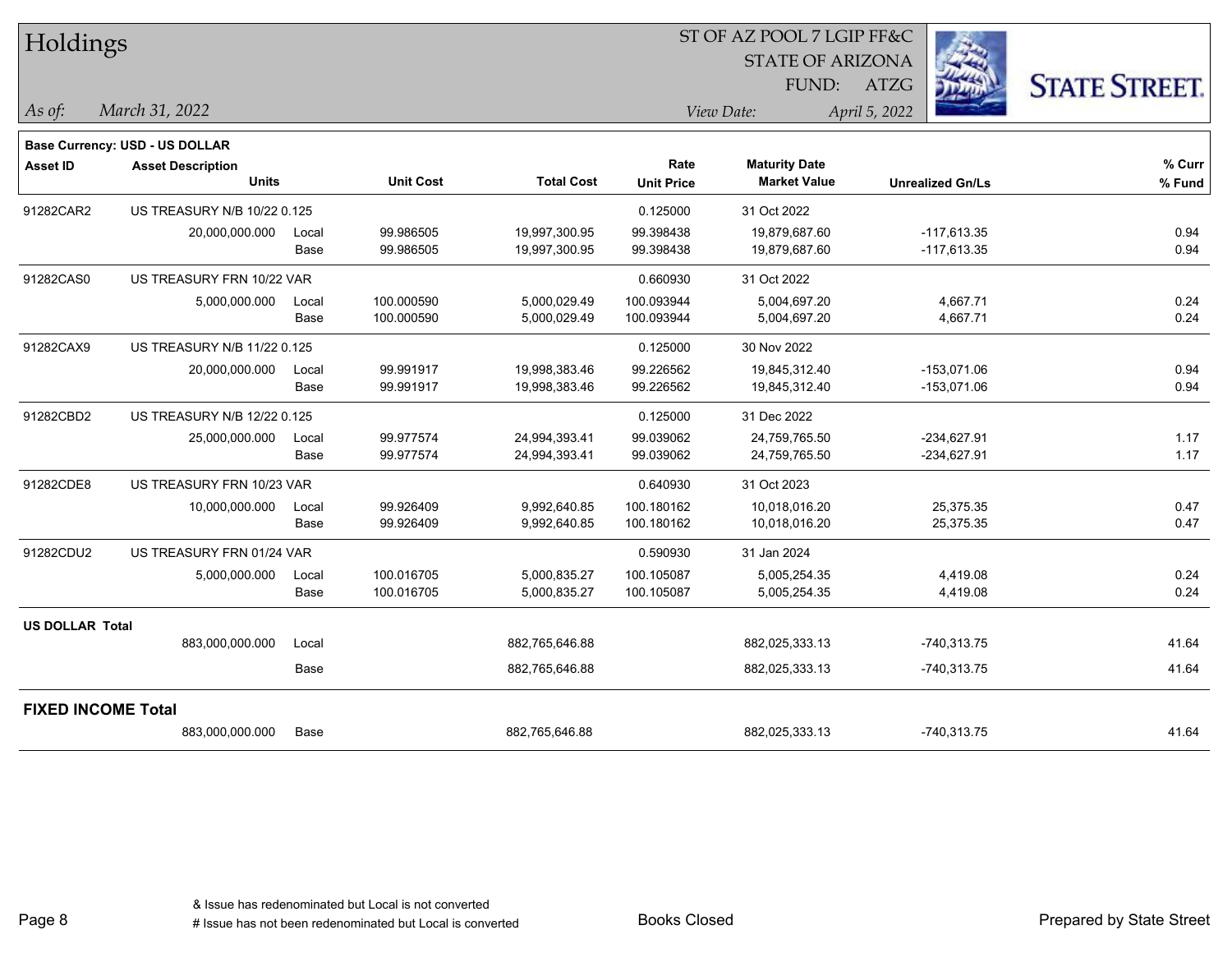|                   | <b>Base Currency: USD - US DOLLAR</b> |                  |                   |                   |                      |                         |        |
|-------------------|---------------------------------------|------------------|-------------------|-------------------|----------------------|-------------------------|--------|
| <b>Asset ID</b>   | <b>Asset Description</b>              |                  |                   | Rate              | <b>Maturity Date</b> |                         | % Curr |
|                   | <b>Units</b>                          | <b>Unit Cost</b> | <b>Total Cost</b> | <b>Unit Price</b> | <b>Market Value</b>  | <b>Unrealized Gn/Ls</b> | % Fund |
| <b>FUND Total</b> |                                       |                  |                   |                   |                      |                         |        |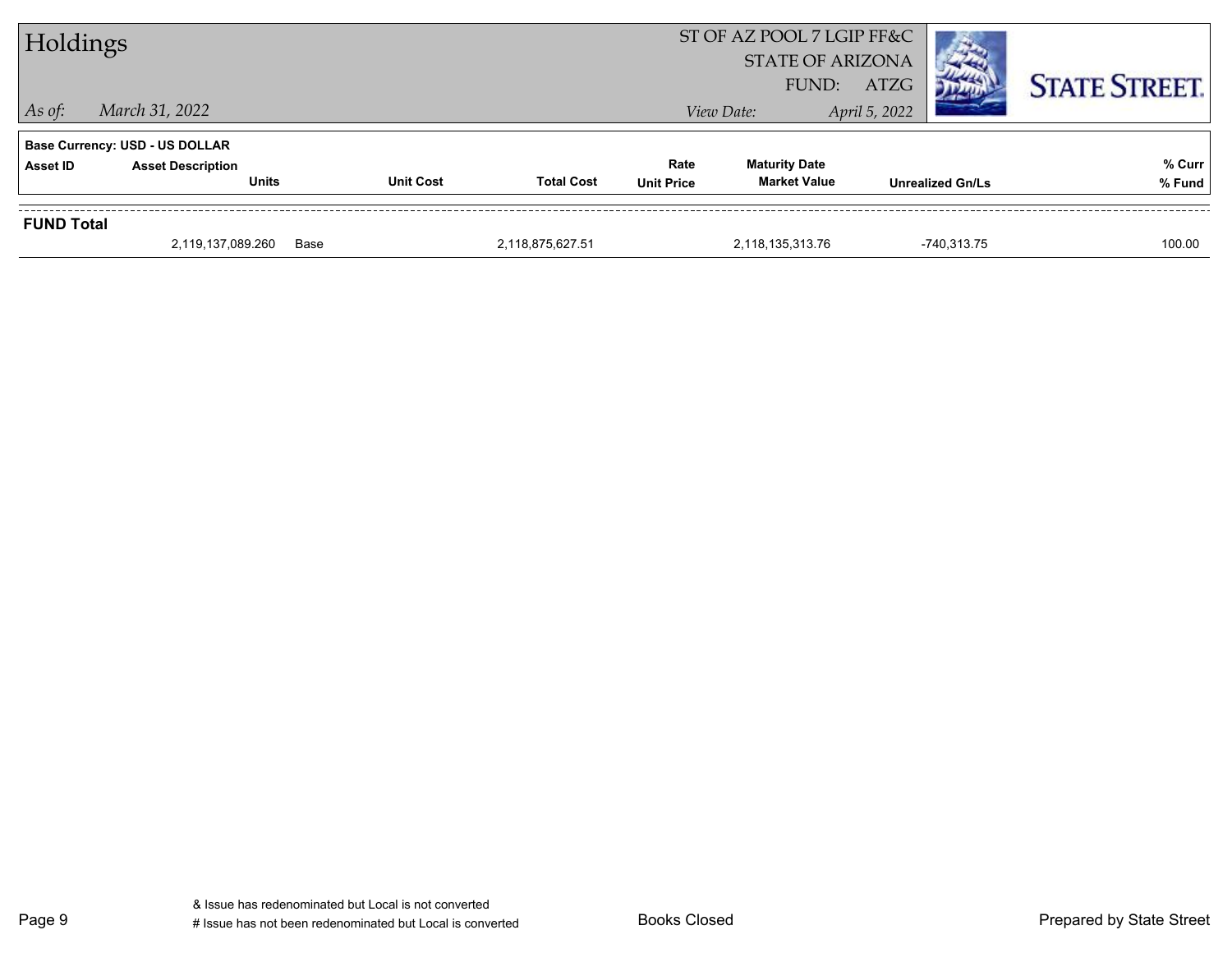# Holdings

### Currency Summary

*As of: March 31, 2022*

## ST OF AZ POOL 7 LGIP FF&C

STATE OF ARIZONA

FUND: ATZG



*View Date:April 5, 2022*

#### **Base Currency:USD - US DOLLAR**

|                        |                   |       |                   |                     | % Currency |                         |                          |                           |
|------------------------|-------------------|-------|-------------------|---------------------|------------|-------------------------|--------------------------|---------------------------|
|                        | <b>Units</b>      |       | <b>Total Cost</b> | <b>Market Value</b> | % Fund     | <b>Unreal Sec Gn/Ls</b> | <b>Unreal Curr Gn/Ls</b> | <b>Total Unreal Gn/Ls</b> |
| <b>US DOLLAR</b>       |                   |       |                   |                     |            |                         | Exchange Rate:           | 1.000000                  |
| <b>CASH</b>            |                   |       |                   |                     |            |                         |                          |                           |
|                        | 5,023,752.210     | Local | 5,023,752.21      | 5,023,752.21        | 0.24       | 0.00                    |                          | 0.00                      |
|                        |                   | Base  | 5,023,752.21      | 5,023,752.21        | 0.24       | 0.00                    | 0.00                     | 0.00                      |
| <b>CASH EQUIVALENT</b> |                   |       |                   |                     |            |                         |                          |                           |
|                        | 1,231,113,337.050 | Local | 1,231,086,228.42  | 1,231,086,228.42    | 58.12      | 0.00                    |                          | 0.00                      |
|                        |                   | Base  | 1,231,086,228.42  | 1,231,086,228.42    | 58.12      | 0.00                    | 0.00                     | 0.00                      |
| <b>FIXED INCOME</b>    |                   |       |                   |                     |            |                         |                          |                           |
|                        | 883,000,000.000   | Local | 882,765,646.88    | 882,025,333.13      | 41.64      | $-740,313.75$           |                          | $-740,313.75$             |
|                        |                   | Base  | 882,765,646.88    | 882,025,333.13      | 41.64      | -740,313.75             | 0.00                     | $-740,313.75$             |
| <b>US DOLLAR Total</b> |                   |       |                   |                     |            |                         |                          |                           |
|                        | 2,119,137,089.260 | Local | 2,118,875,627.51  | 2,118,135,313.76    | 100.00     | -740,313.75             |                          | $-740,313.75$             |
|                        |                   | Base  | 2,118,875,627.51  | 2,118,135,313.76    | 100.00     | $-740,313.75$           | 0.00                     | $-740,313.75$             |
| <b>FUND Total</b>      |                   |       |                   |                     |            |                         |                          |                           |
|                        | 2,119,137,089.260 | Base  | 2,118,875,627.51  | 2,118,135,313.76    | 100.00     | -740,313.75             | 0.00                     | $-740,313.75$             |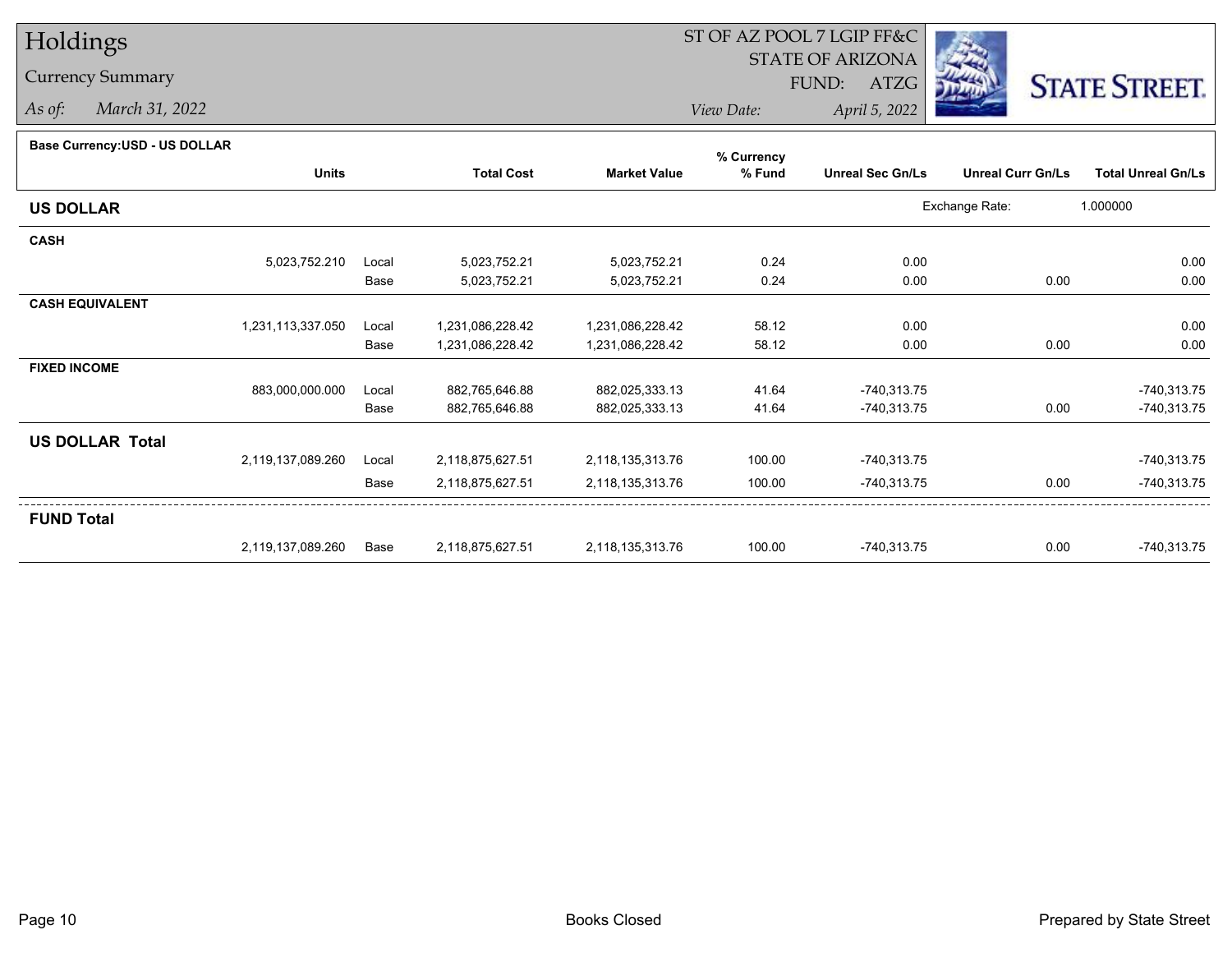| Holdings             |                                       |                   |                     |            | ST OF AZ POOL 7 LGIP FF&C<br><b>STATE OF ARIZONA</b> |                          |                           |
|----------------------|---------------------------------------|-------------------|---------------------|------------|------------------------------------------------------|--------------------------|---------------------------|
| <b>Asset Summary</b> |                                       |                   |                     |            | FUND:<br>ATZG                                        |                          | <b>STATE STREET.</b>      |
| As of:               | March 31, 2022                        |                   |                     | View Date: | April 5, 2022                                        |                          |                           |
|                      | <b>Base Currency: USD - US DOLLAR</b> |                   |                     |            |                                                      |                          |                           |
|                      | <b>Units</b>                          | <b>Total Cost</b> | <b>Market Value</b> | % Fund     | <b>Unreal Sec Gn/Ls</b>                              | <b>Unreal Curr Gn/Ls</b> | <b>Total Unreal Gn/Ls</b> |
| <b>CASH</b>          |                                       |                   |                     |            |                                                      |                          |                           |
| <b>US DOLLAR</b>     | 5,023,752.210                         | 5,023,752.21      | 5,023,752.21        | 0.24       | 0.00                                                 | 0.00                     | 0.00                      |
| <b>CASH Total</b>    |                                       |                   |                     |            |                                                      |                          |                           |
|                      | 5,023,752.210                         | 5,023,752.21      | 5,023,752.21        | 0.24       | 0.00                                                 | 0.00                     | 0.00                      |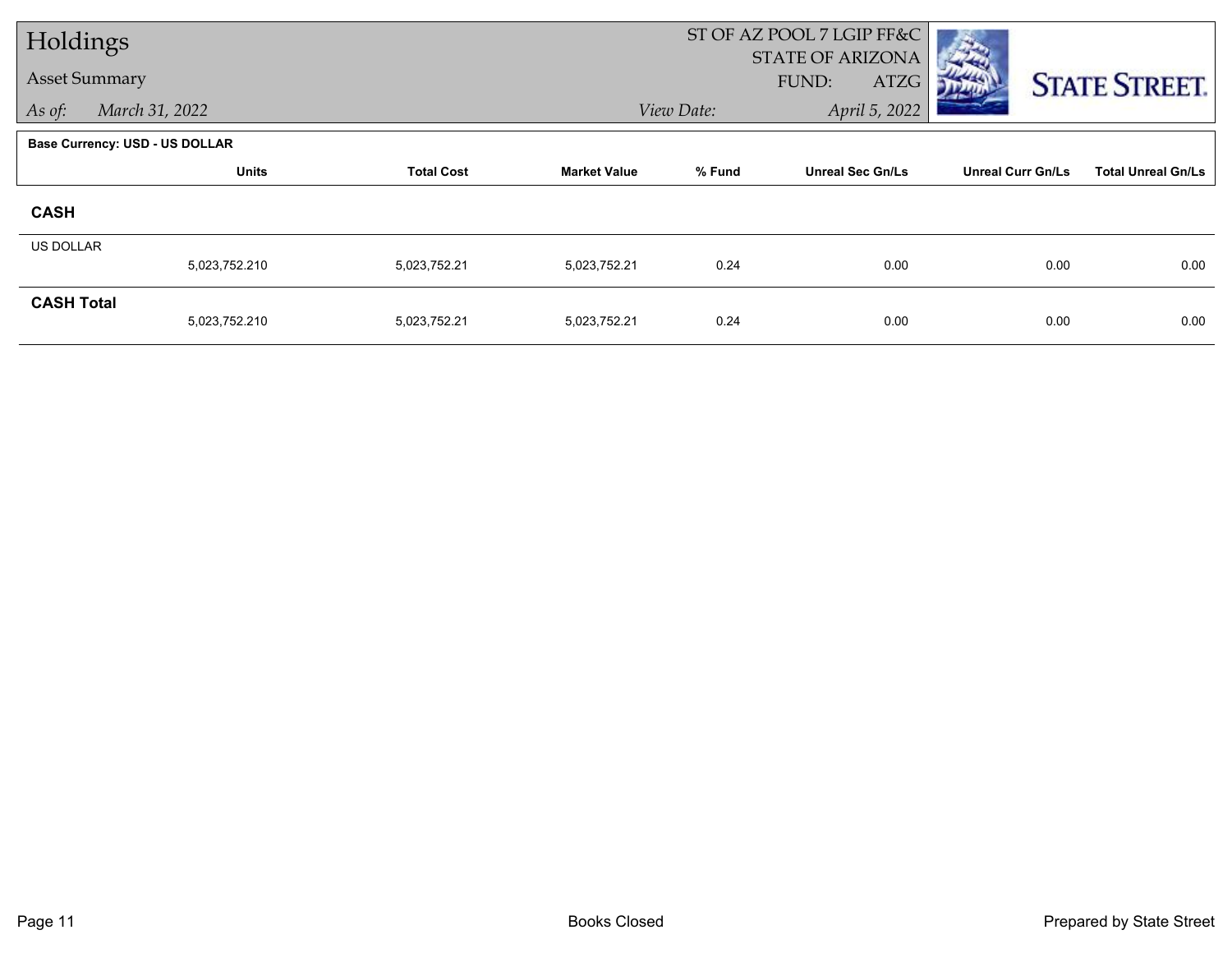| Holdings             |                                |                   |                     | ST OF AZ POOL 7 LGIP FF&C |                         |                          |                           |
|----------------------|--------------------------------|-------------------|---------------------|---------------------------|-------------------------|--------------------------|---------------------------|
| <b>Asset Summary</b> |                                |                   |                     |                           | <b>STATE OF ARIZONA</b> |                          |                           |
|                      |                                |                   |                     |                           | FUND:<br>ATZG           |                          | <b>STATE STREET.</b>      |
| As of:               | March 31, 2022                 |                   |                     | View Date:                | April 5, 2022           |                          |                           |
|                      | Base Currency: USD - US DOLLAR |                   |                     |                           |                         |                          |                           |
|                      | <b>Units</b>                   | <b>Total Cost</b> | <b>Market Value</b> | % Fund                    | <b>Unreal Sec Gn/Ls</b> | <b>Unreal Curr Gn/Ls</b> | <b>Total Unreal Gn/Ls</b> |
|                      | <b>CASH EQUIVALENT</b>         |                   |                     |                           |                         |                          |                           |
| US DOLLAR            |                                |                   |                     |                           |                         |                          |                           |
|                      | 1,231,113,337.050              | 1,231,086,228.42  | 1,231,086,228.42    | 58.12                     | 0.00                    | 0.00                     | 0.00                      |
|                      | <b>CASH EQUIVALENT Total</b>   |                   |                     |                           |                         |                          |                           |
|                      | 1,231,113,337.050              | 1,231,086,228.42  | 1,231,086,228.42    | 58.12                     | 0.00                    | 0.00                     | 0.00                      |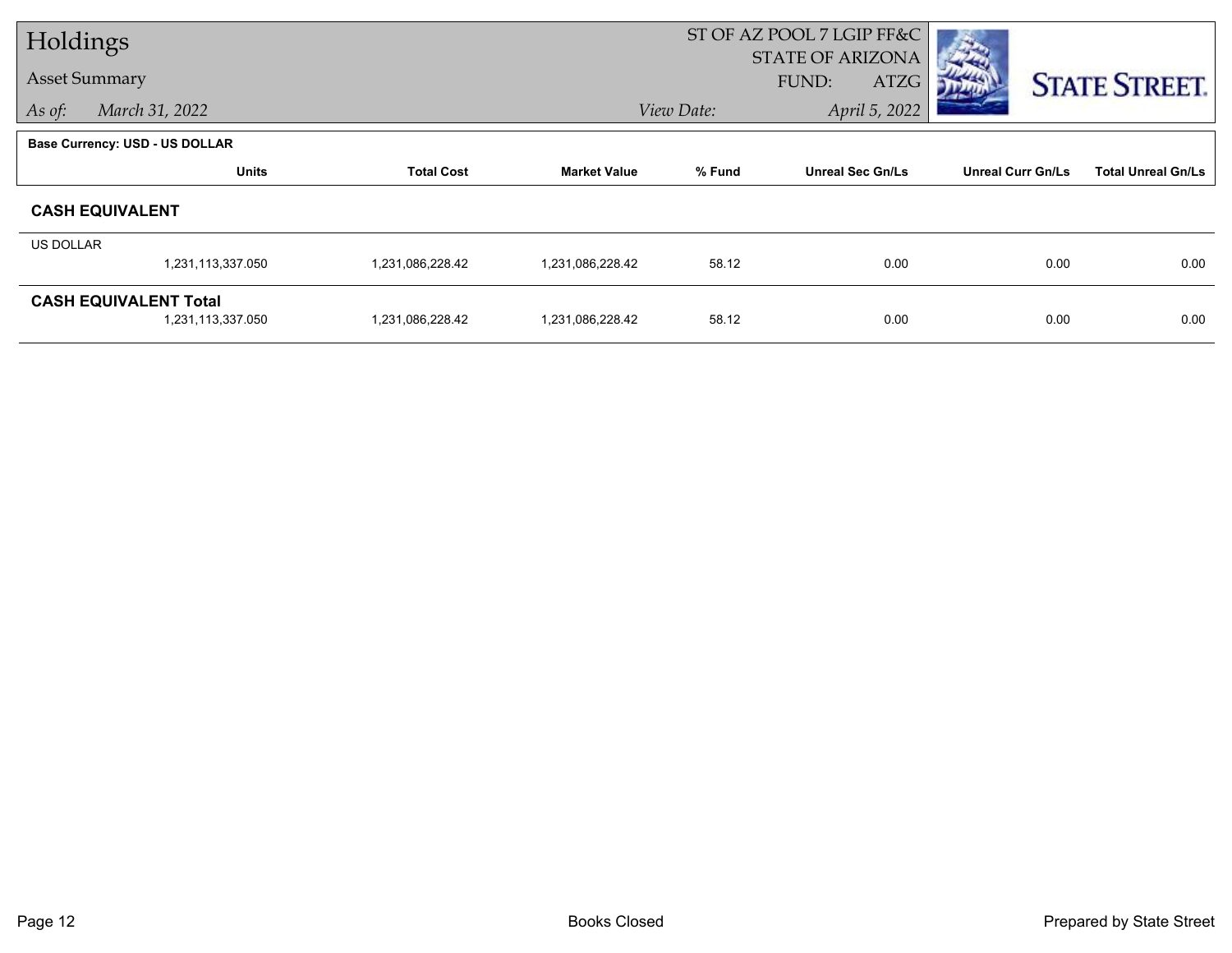| Holdings                  |                                       |                   |                     | ST OF AZ POOL 7 LGIP FF&C |                                          |                          |                           |
|---------------------------|---------------------------------------|-------------------|---------------------|---------------------------|------------------------------------------|--------------------------|---------------------------|
| <b>Asset Summary</b>      |                                       |                   |                     |                           | <b>STATE OF ARIZONA</b><br>FUND:<br>ATZG |                          |                           |
|                           |                                       |                   |                     | April 5, 2022             |                                          | <b>STATE STREET.</b>     |                           |
| As of:                    | March 31, 2022                        |                   |                     | View Date:                |                                          |                          |                           |
|                           | <b>Base Currency: USD - US DOLLAR</b> |                   |                     |                           |                                          |                          |                           |
|                           | <b>Units</b>                          | <b>Total Cost</b> | <b>Market Value</b> | % Fund                    | <b>Unreal Sec Gn/Ls</b>                  | <b>Unreal Curr Gn/Ls</b> | <b>Total Unreal Gn/Ls</b> |
|                           | <b>FIXED INCOME</b>                   |                   |                     |                           |                                          |                          |                           |
| US DOLLAR                 |                                       |                   |                     |                           |                                          |                          |                           |
|                           | 883,000,000.000                       | 882,765,646.88    | 882,025,333.13      | 41.64                     | $-740,313.75$                            | 0.00                     | $-740,313.75$             |
| <b>FIXED INCOME Total</b> |                                       |                   |                     |                           |                                          |                          |                           |
|                           | 883,000,000.000                       | 882,765,646.88    | 882,025,333.13      | 41.64                     | $-740,313.75$                            | 0.00                     | $-740,313.75$             |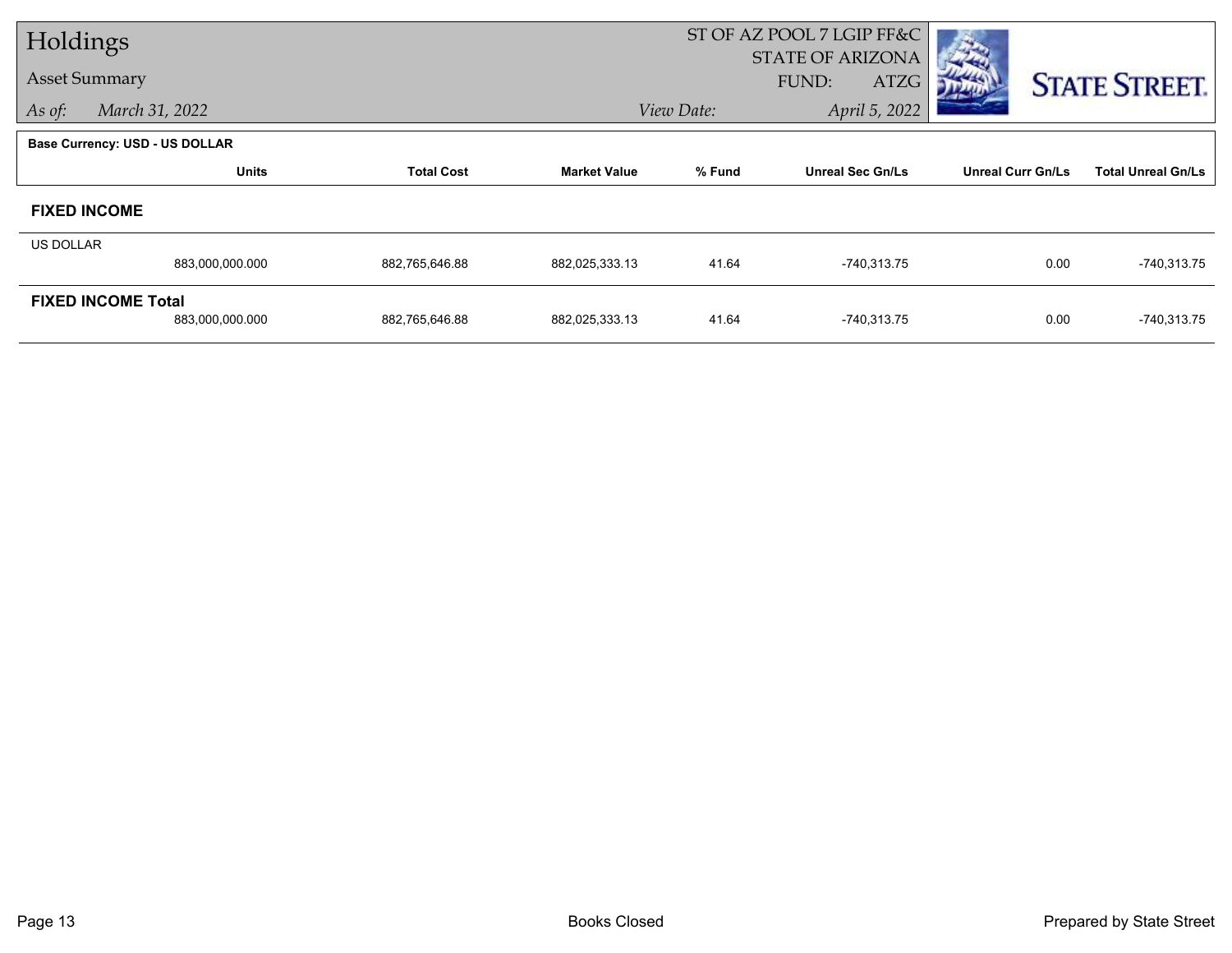| Holdings          |                                       |                   |                     | ST OF AZ POOL 7 LGIP FF&C<br><b>STATE OF ARIZONA</b> |                         |                   |                           |  |
|-------------------|---------------------------------------|-------------------|---------------------|------------------------------------------------------|-------------------------|-------------------|---------------------------|--|
|                   | <b>Asset Summary</b>                  |                   |                     | <b>ATZG</b><br>FUND:                                 |                         |                   | <b>STATE STREET.</b>      |  |
| As of:            | March 31, 2022                        |                   |                     | View Date:                                           |                         |                   |                           |  |
|                   | <b>Base Currency: USD - US DOLLAR</b> |                   |                     |                                                      |                         |                   |                           |  |
|                   | <b>Units</b>                          | <b>Total Cost</b> | <b>Market Value</b> | % Fund                                               | <b>Unreal Sec Gn/Ls</b> | Unreal Curr Gn/Ls | <b>Total Unreal Gn/Ls</b> |  |
| <b>FUND Total</b> |                                       |                   |                     |                                                      |                         |                   |                           |  |
|                   | 2,119,137,089.260                     | 2,118,875,627.51  | 2,118,135,313.76    | 100.00                                               | -740.313.75             | 0.00              | -740,313.75               |  |